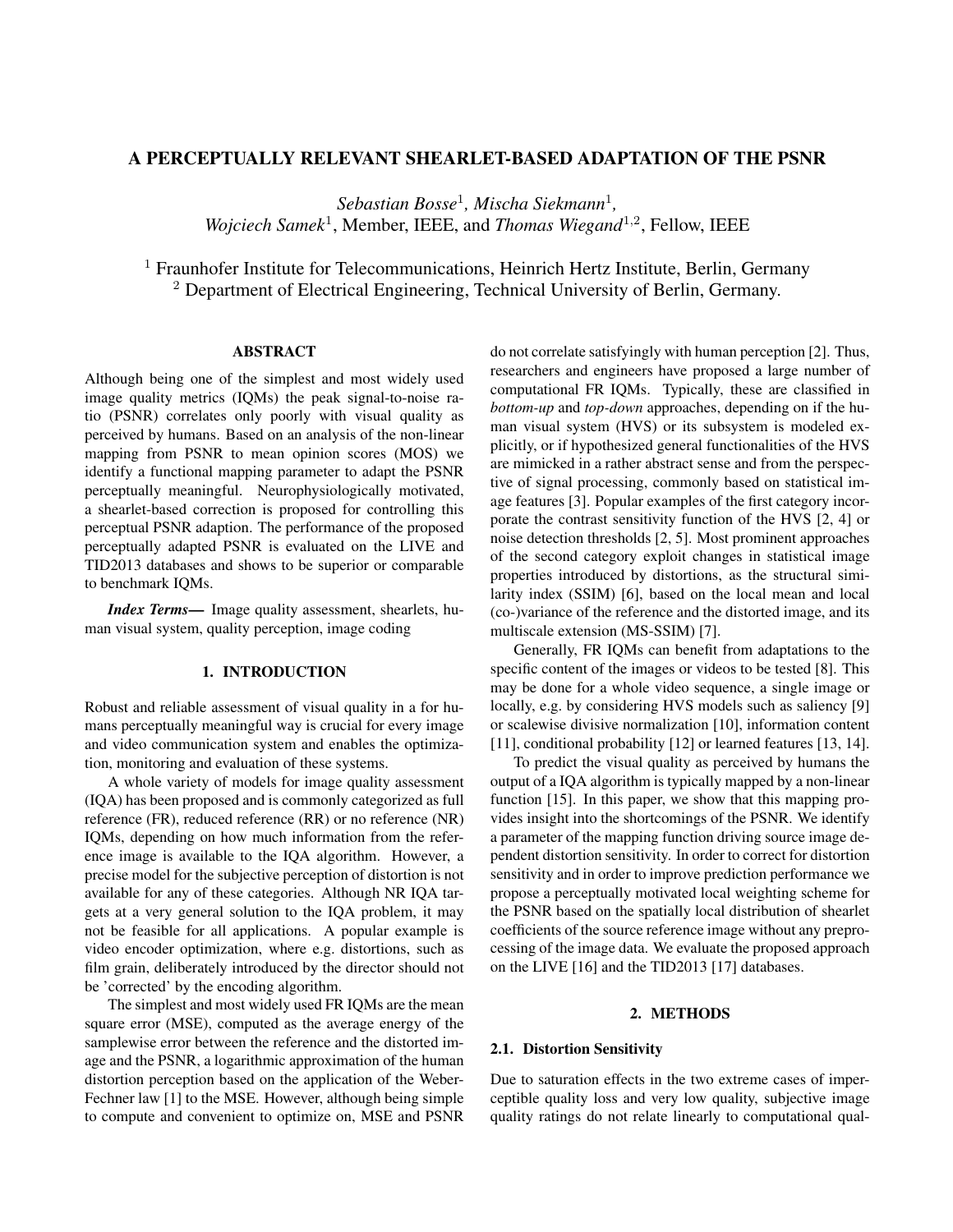

Fig. 1: PSNR vs. DMOS for the JPEG subset of the LIVE database [16]. Colored dashed curves and circles indicate regressed and measured DMOS values for individual reference images. The thick black curve shows regressed DMOS values for the whole ensemble.

ity models. When evaluating quality metrics, typically, this is accounted for by mapping a computational quality value  $Q_c$ to the prediction of a perceptual quality value  $Q_p$  (commonly MOS or DMOS) by a non-linear regression between  $Q_c$  and  $Q_p$  [15].

A commonly used regression function is the 4-parameter sigmoid function

$$
\widehat{Q}_p = a + \frac{b - a}{1 + e^{-c(Q_c - d)}},\tag{1}
$$

where  $\hat{Q}_p$  is the perceived quality estimated from the measurement of  $Q_c$ . In this function, a and b are the lower and upper bound of the range of perceived quality,  $c$  controls the slope of the regression curve and  $d$  shifts the regression with respect to  $Q_c$ . Parameters a and b are solely driven by the range of the chosen quality rating scale used in the according psychometric tests and thus in general known a-priori. Parameters  $c$  and  $d$  are not depending on the range of the quality scale but on the relation between the quality metric and the ground-truth quality scores for the ensemble of images under test. This is shown in Fig. 1 for the JPEG subset of the LIVE database [16] for example of  $Q_c$  being measured as PSNR and  $Q_p$  as DMOS. The colored circles show the PSNR vs. the reported DMOS,  $(Q_c \text{ vs. } Q_p)$ , the dashed colored curves show the regression estimated DMOS ( $Q_c$  vs.  $\hat{Q}_p$ ) for individual source images. The thick black curve shows the regression for the whole ensemble of source images. As Fig. 1 shows, the different source images exhibit distinct sensitivity of the MOS with regard to the PSNR, such that for some images a relatively high PSNR leads to relatively low perceived quality and vice versa. We refer to this behavior as *distortion sensitivity*, given as a property of a source reference image with regard to a specific quality metric.

Obviously, finding a suitable parameter  $c$  and  $d$  for each reference image would increase the performance of the image quality metric at hand. In this paper we focus on the influence of the shifting parameter  $d$ . However, distortion sensitivity might not only be diverging for different images, but also for different regions within one image.

#### 2.2. Distortion Sensitivity and the PSNR

The PSNR is defined via the MSE by

$$
PSNR = 10 \cdot \log_{10} \frac{C^2}{MSE}
$$
 (2)

with  $C$  being the maximum (peak) sample value of the given signal. Imagewise consideration of the shifting parameter  $d_I$  from Eq. 1 in an imagewise perceptually adapted PSNR  $\rm (paPSNR_{\mathcal{I}})$  leads to

$$
paPSNRI = PSNR - dI \t(3)
$$
  
= 10 · log<sub>10</sub>  $\frac{C^2}{MSE} - dI$   
= 10 · log<sub>10</sub>  $\frac{C^2}{10^{\frac{d_I}{10}MSE}}$ . (4)

From here we can integrate the offset parameter  $d<sub>I</sub>$  to an imagewise perceptually adapted MSE ( $\text{p}$ aMSE<sub>I</sub>)

$$
p\text{aMSE}_I = 10^{\frac{d_I}{10}}\text{MSE} \tag{5}
$$

As stated before, the concept of distortion sensitivity does not only apply to full images (or videos), but can be refined to regions within an image. By assigning distortion sensitivity  $d(x, y)$  to every sample position  $(x, y)$  in an image with  $s(x, y)$  being the reference and  $\tilde{s}(x, y)$  being the distorted image we find a perceptually adapted MSE (paMSE) as

$$
p\text{aMSE} = \frac{1}{M \cdot N} \sum_{x=0}^{M} \sum_{y=0}^{N} 10^{\frac{d(x,y)}{10}} (s(x,y) - \tilde{s}(x,y))^2
$$
 (6)

leading directly to a perceptually adapted PSNR (paPSNR)

$$
paPSNR = 10 \cdot \log_{10} \frac{C^2}{paMSE}.
$$
 (7)

#### 2.3. Shearlet-Based Estimation of Distortion Sensitivity

Shearlets are a directional multiscale decomposition system providing an unified treatment of continuous as well as discrete models. For a certain class of natural images, so-called cartoon-like images (images consisting of smooth areas separated by piecewise smooth boundary curves), shearlet-based transforms were shown to provide optimally sparse approximations. This simplified model of natural images emphasizing anisotropic features, most notably edges, is found to be consistent with models of early stages of the HVS [18].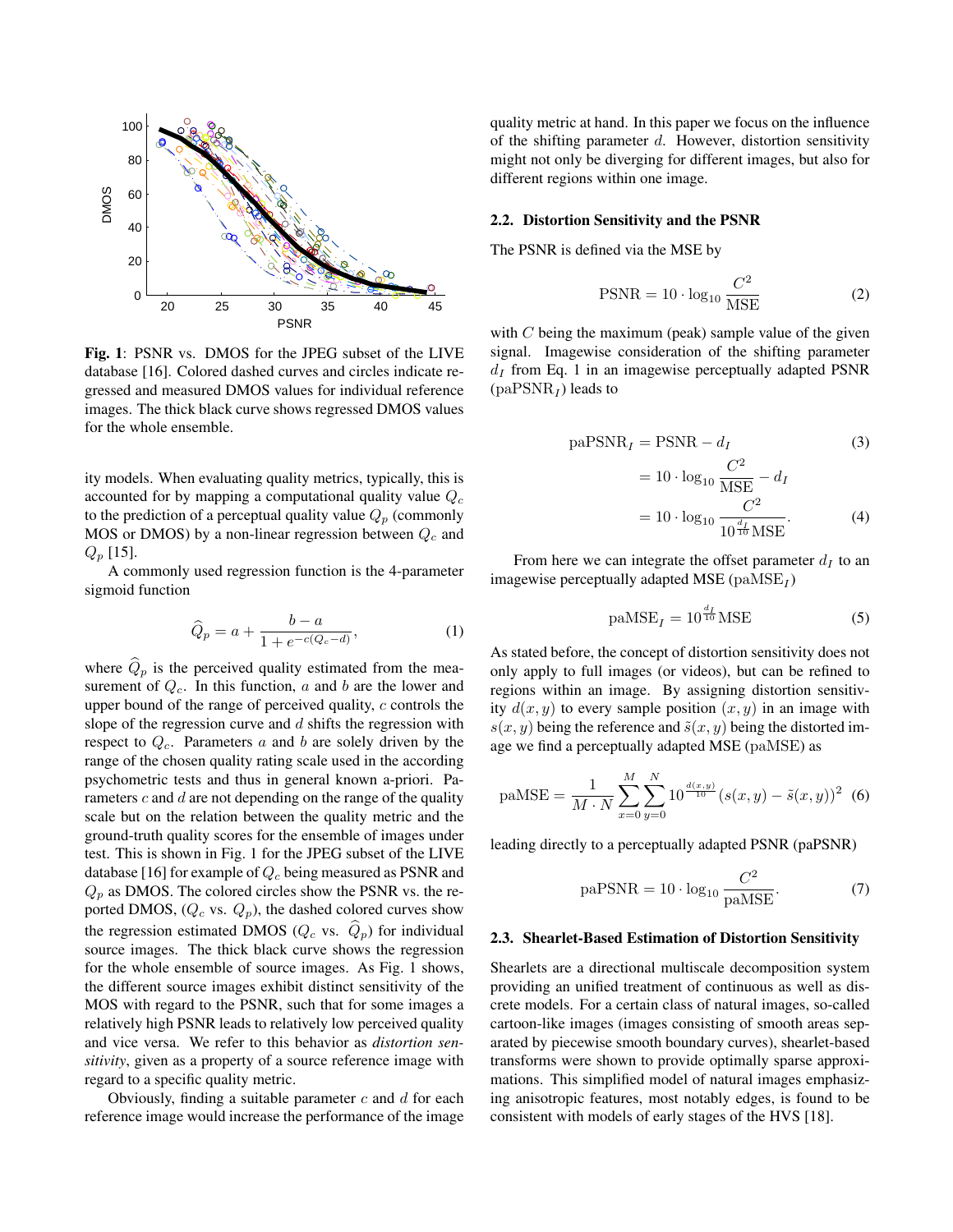Shearlet coefficients  $c_{l,k}(x, y)$  of an image can be pooled for each scale  $l$  by max-pooling the absolute values along the orientational shearings  $k$  to a scalewise feature map

$$
c_l(x,y) = \max_{k \in [0,\ldots,K-1]} |c_{l,k}(x,y)|.
$$
 (8)

This kind of pooling is also neurophysiologically plausible for modeling visual processing in the human brain [19]. It was shown that the pooled coefficients  $c_l(x, y)$  of an image can be modeled by an inverse Gaussian Distribution and that the position parameters  $\mu_l$  are feasible features for RR IQA applications [20].

In a neighborhood of suitable size the coefficients  $c_l(x, y)$ can also be modeled locally, leading to local position parameters  $\mu_l(x, y)$  for each scale l. As such,  $\mu_l(x, y)$  is an indicator of the local activity in an image on a certain scale l. Based on [20], a local visual activity measure over all scales can then be calculated as the harmonic mean  $\mu_l(x, y)$  along the scales leaving out the lowpass band  $l = 0$ 

$$
a(x,y) = \frac{L}{\sum_{l=1}^{L} \frac{1}{\mu_l(x,y)}}.
$$
 (9)

Local visual activity  $a(x, y)$  translates into negative distortion sensitivity of an image [20] (a shift to the left in Fig. 1). Thus, and in order to account for potential scaling effects we estimate the samplewise distortion sensitivity  $d(x, y)$  as

$$
d(x, y) = -\beta \cdot a(x, y) \tag{10}
$$

with  $\beta$  being a scaling parameter essentially providing an additional global offset to the shift of the PSNR in Eq. 3.

### 3. EXPERIMENTS

We evaluate the perceptually adapted PSNR (paPSNR) for a neighborhood size of 17 pixel.

#### 3.1. Influence of shift parameter  $\beta$

Fig. 2 shows the performance of the proposed method in dependence of the shift parameter  $\beta$  in terms of Pearson Linear Correlation Coefficient (PLCC) and Spearman Rank Order Correlation Coefficients (SROCC) with (D)MOS for different distortion categories of the LIVE [16] and TID2013 [17] databases (solid lines). Distortionwise PSNRs are indicated by horizontal dash-dotted lines, optimal parameters for  $\beta$  are indicated by vertical dotted lines, For  $\beta = 0$ , the paPSNR is identical to the PSNR. Although the optimal setting of  $\beta$ differs for different distortion types, except for additive white Gaussian noise, optimal parameters are relatively close. Interestingly, PLCC and SROCC are optimized for slightly different  $\beta$  (Figs. 2b and 2a). Comparing Fig. 2b and Fig. 2a shows that the optimal  $\beta$  also differs between the two databases.







(c) Pearson correlation on TID2013 database.

Fig. 2: Influence of parameter  $\beta$  for different distortion categories of the LIVE and TID2013 databases. Solid lines represent correlations of paPSNR and (D)MOS for specific distortion classes. Vertical dotted lines indicate the corresponding optimal values of  $\beta$ , horizontal dash-dotted lines represent correlations of PSNR and (D)MOS for specific distortion classes.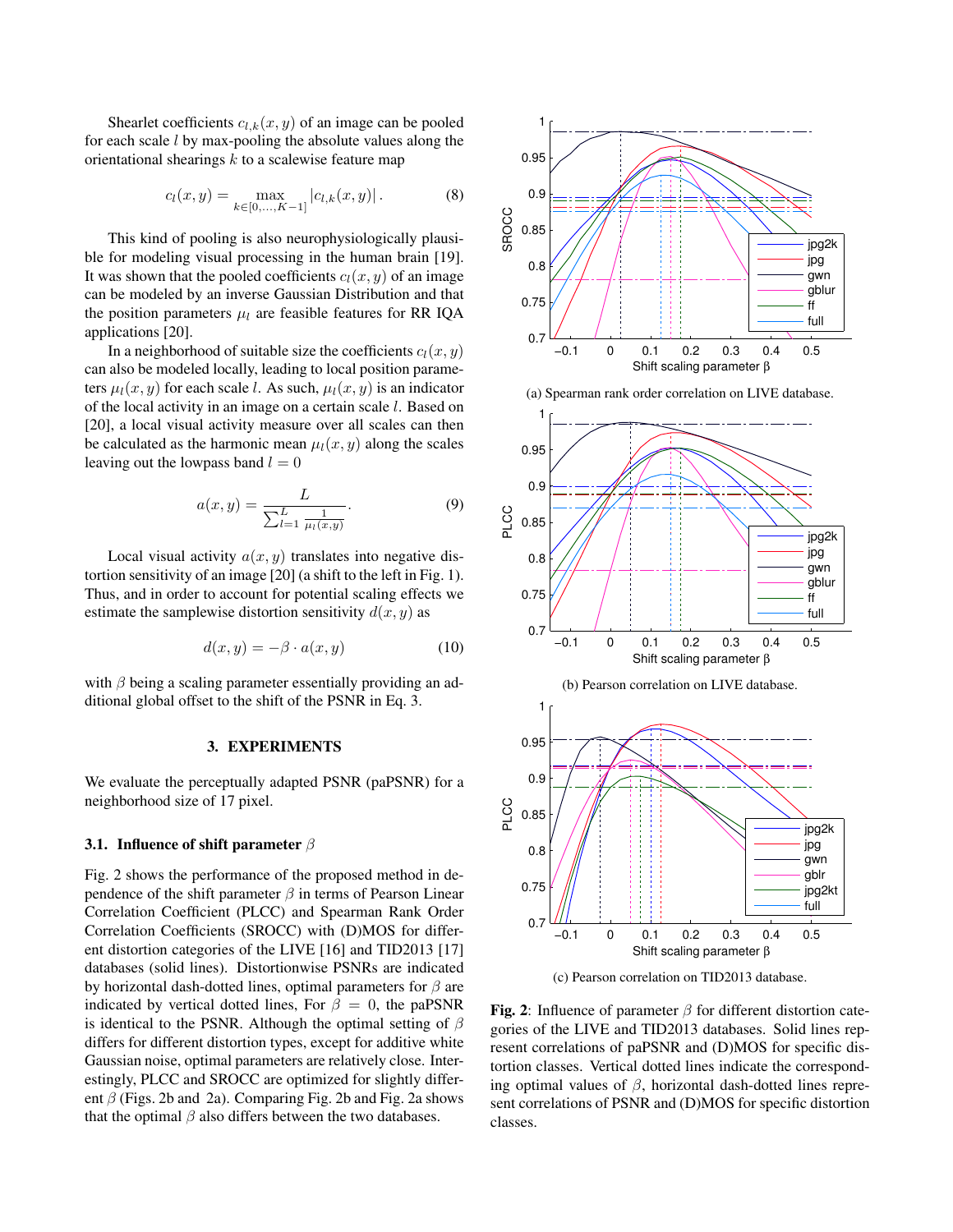|             |       | <b>PSNR</b> | <b>SSIM</b> | MS-SSIM | paPSNR<br>$= 0.1$<br>ß | paPSNR<br>- $\beta^{dt}$<br>Β<br>$=$<br>opt |
|-------------|-------|-------------|-------------|---------|------------------------|---------------------------------------------|
| <b>LIVE</b> | jpg2k | 0.90        | 0.96        | 0.96    | 0.95                   | 0.95                                        |
|             | .jpg  | 0.88        | 0.98        | 0.98    | 0.97                   | 0.97                                        |
|             | gwn   | 0.99        | 0.97        | 0.97    | 0.98                   | 0.99                                        |
|             | gblur | 0.78        | 0.95        | 0.95    | 0.95                   | 0.95                                        |
|             | ff    | 0.89        | 0.96        | 0.95    | 0.95                   | 0.95                                        |
| TID2013     | gwn   | 0.93        | 0.87        | 0.86    | 0.91                   | 0.95                                        |
|             | scn   | 0.92        | 0.85        | 0.85    | 0.92                   | 0.95                                        |
|             | mn    | 0.83        | 0.78        | 0.81    | 0.82                   | 0.84                                        |
|             | hfn   | 0.91        | 0.86        | 0.86    | 0.89                   | 0.97                                        |
|             | in    | 0.90        | 0.75        | 0.76    | 0.82                   | 0.91                                        |
|             | gblr  | 0.91        | 0.97        | 0.97    | 0.92                   | 0.93                                        |
|             | den   | 0.95        | 0.93        | 0.93    | 0.94                   | 0.95                                        |
|             | jpg   | 0.92        | 0.92        | 0.93    | 0.95                   | 0.95                                        |
|             | jpg2k | 0.88        | 0.95        | 0.95    | 0.96                   | 0.96                                        |
|             | mgn   | 0.89        | 0.78        | 0.78    | 0.85                   | 0.94                                        |
|             | lcni  | 0.91        | 0.91        | 0.91    | 0.95                   | 0.95                                        |

Table 1: SROCC of the proposed method for the different distortion types of LIVE database and the *actual* subset of TID2013 database with  $\beta = 0.1$  and  $\beta = \beta_{opt}^{dt}$  per distortion type in comparison to PSNR, SSIM and MS-SSIM.

|                  | <b>PSNR</b> | <b>SSIM</b> | <b>MS-SSIM</b> | paPSNR<br>$\beta = 0.1$ | paPSNR<br>$\beta = \beta_{opt}^{dt}$ |
|------------------|-------------|-------------|----------------|-------------------------|--------------------------------------|
| LIVE             | 0.88        | 0.95        | 0.95           | 0.93                    | 0.88                                 |
| TID2013 (actual) | 0.82        | 0.88        | 0.88           | 0.84                    | 0.76                                 |
| $TID2013$ (full) | 0.64        | 0.74        | 0.79           | 0.65                    | 0.58                                 |

Table 2: SROCC of the proposed method for the full LIVE and the full TID2013 databases and for the *actual* subset of the TID2013 database with  $\beta = 0.1$  and  $\beta = \beta_{opt}^{dt}$  per distortion type in comparison to PSNR, SSIM and MS-SSIM.

## 3.2. Performance of the paPSNR

The performance of the proposed method is evaluated on the LIVE and the TID2013 databases and different subgroups for two different settings of  $\beta$  and compared to SSIM [6] and MS-SSIM [7]. In one setting we set  $\beta = 0.1$  for all calculations, in the other we set  $\beta = \beta_{opt}^{dt}$  to the distortion type specific optimal parameter with regard to the SROCC.

The results in terms of SROCC are summarized in Tab. 1 for the LIVE database and TID2013 distortions of the *actual* subset of TID2013, containing distortion types of practical relevance. With  $\beta$  being selected distortion specific, the proposed method shows superior performance compared to PSNR, SSIM and MS-SSIM. With  $\beta$  being fixed to  $\beta = 0.1$ paPSNR performs comparable or superior for most of the distortion types. When evaluated on the full datasets, paP-SNR with  $\beta = 0.1$  perform a little inferior but comparable on LIVE, inferior on the actual subset of TID2013 and significantly worse on the full dataset of TID2013 compared to SSIM and MS-SSIM. Interestingly, the performance decreases even further, if  $\beta$  is adapted distortion wise with  $\beta =$  $\beta_{opt}^{dt}$ . The reason is exemplified in Fig. 3: Although setting  $\beta = \beta_{opt}^{dt}$  reduces the variance within a distortion type, the quality estimates of different distortion types become more separated leading to a reduction of the SROCC.



Fig. 3: paPSNR vs. MOS for the JPEG2K (red) and the additive white Gaussian noise (blue) subset of TID2013 for  $\beta = 0.1$  (filled) and  $\beta = \beta_{opt}^{dt}$  (unfilled).

# 4. CONCLUSION

Motivated by the non-linear mapping of computational quality values  $Q_c$  to subjective quality scores  $Q_p$  and a discussion of the parameters of the mapping function we derived the concept of distortion sensitivity and argued that a shift of the parameter  $d$  in the mapping function can serve as an approximation of distortion sensitivity. We showed that the harmonic mean of the scalewise distribution of shearlet coefficients is a feasible estimator of  $d$  and can be used for improving the performance of the a computational quality metric. This was exemplify by adapting the PSNR. Although the performance of the PSNR can be increased consistently for specific distortion types the approach method is not able to estimate the quality of image subject to an unknown distortion type. This might be corrected by identifying the distortion type in a first step and adjusting  $\beta$  to the specific distortion in a second step. The proposed approach may be improved further by analyzing the influence of neighborhood sizes other than 17 pixel for estimating the local location parameter of the shearlet coefficients and by testing other scalewise pooling methods than the harmonic mean. The non-linear mapping function also suggests an influence of the slope parameter  $c$  and potentially an interdependency of  $c$  and  $d$ . Modeling this may further increase the performance and improve generalization. In principle, the presented approach could be used for improving any other IQM as well. The PSNR has the convenient property of being computationally low-complex, which makes the proposed method a feasible approach for real-time systems. This is especially interesting, e.g. for controlling the mode decision in a video encoder, as  $\beta$  only has to be computed once for each block and only based on the reference image.